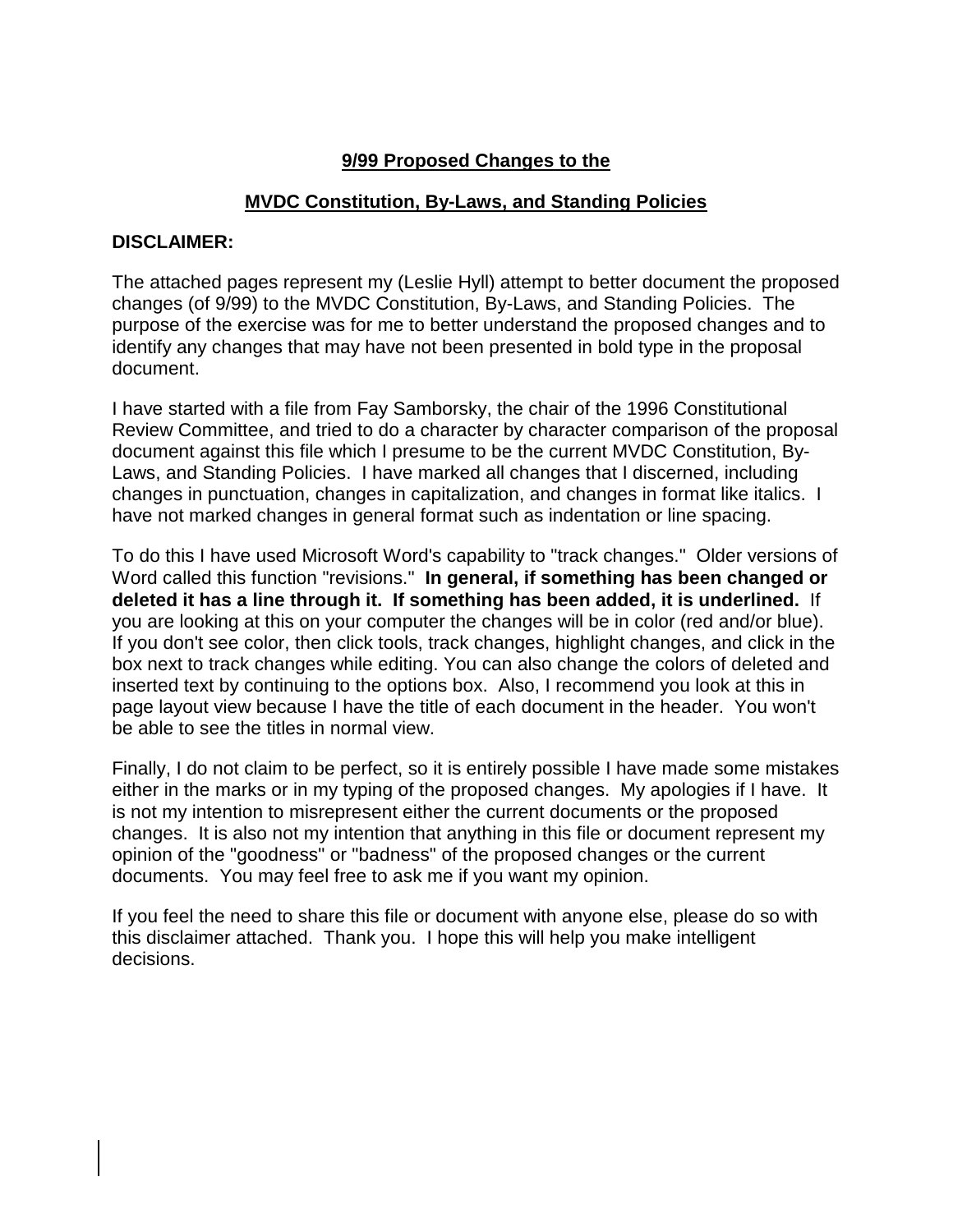### **ARTICLE I. NAME**

The name of the organization shall be the MIAMI VALLEY DANCE COUNCIL, INC., a non-profit organization in the State of Ohio sponsored by the Division of Leisure Services of the City of Dayton, Ohio. The term *Council*Council as it appears in this document shall refer to Miami Valley Dance Council, Inc.

### **ARTICLE II. PURPOSE**

The purpose of the Council is to:

- 1. Perpetuate and encourage a high standard of square, round, contra, clog, folk, and country western dancing. (Amended March 9, 1993.)
- 2. Stimulate an active fellowship among area dancers through the dance clubs.
- 3. Create a forum for area square, round, contra, clog-, folk<sub> $\tau$ </sub> and country western dancing. (Amended March 9,1993.)
- 4. Provide dancer capability through basic-lessons classes, and Summer Plus or DBD workshops or special dance activities.
- 5. Coordinate member club dance activities.
- 6. Participate in public relations programs.
- 7. Aid in promoting or sponsoring benefits, state conventions and other dance-related functions.
- 8. Affiliate with the Ohio Corporation of Dance Clubs, Inc.

### **ARTICLE III. INCORPORATION**

The Miami Valley Dance Council was incorporated under the laws of the State of Ohio on 24 April 1980 by Certificate #553700. The Law Clinic of D.W. Bench, 3560 W. Siebenthaler Avenue, Dayton, Ohio 45406, will maintain the corporation record book.

- Section 1. A listing of new officers and  $I$  trustees and any  $\epsilon$  Constitution revisions shall be included each year.
- Section 2. A statement of continual existence of the Corporation must be filed with the Ohio Secretary of State every five (5) years.
- Section 3. The Council president, listed as the statutory agent for the Corporation at the time of the initial or subsequent filings, shall serve in the position for five (5) years.
- Section 4. The Corporation was declared federal income tax exempt under Internal Revenue Code Section 501(C) (4) as of April 26, 1991.

### **ARTICLE IV. OPERATION**

Council members as a corporate body shall determine policies of the Miami Valley Dance Council, Inc. The **tTrustees shall oversee operation of the Council.** Elected and appointed officers shall assure efficient and effective operation and management.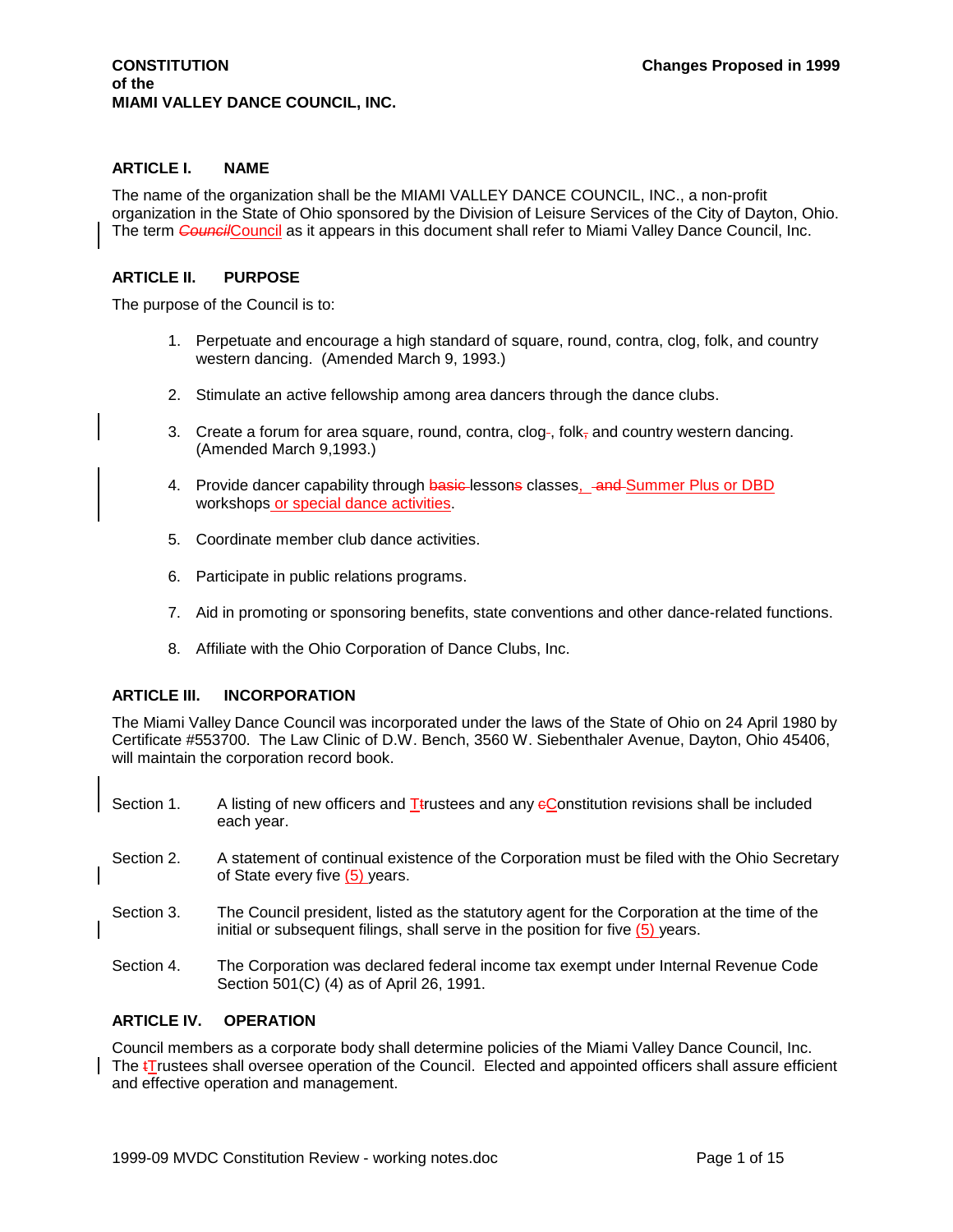## **CONSTITUTION Changes Proposed in 1999 of the MIAMI VALLEY DANCE COUNCIL, INC.**

#### **ARTICLE V. ARTICILE 5. MEMBERSHIP (because in my file Word automatically assigns the article numbers, it is difficult to show that article is misspelled and the number is arabic instead of roman.)**

Council members are clubs that have been voted into membership. Membership is available to any Miami Valley area club that adheres to the purpose stated in ARTICLE II. A written request submitted to the **pPresident of the Council shall include the following:** 

- 1. Club Name.
- 2. Type of club (square, round, contra, clog, folk, and country western) (Amended March 9, 1993).
- 3. Where and when the club dances.
- 4. Club officers.
- 5. Proposed club representative to Council.
- 6. Reasons for joining.
- 7. Agreement to uphold the eConstitution/bBy-ILaws of this Council.
- 8. Copy of club's eConstitution and **bBy-lLaws** or operating procedures.

### **ARTICLE VI. OFFICERS**

The elected officers of the Council shall be the President, the  $t$ Trustees, the president, the  $v$ Vice **pPresident, the sSecretary, and the tTreasurer and the Editor of the Miami Valley Dance News.** The appointed officers shall be the editor of the Miami Valley Dance News and representatives to the Ohio Corporation of Dance Clubs, Inc. (Amended on November 1, 1988, and rescinded on September 10, 1991.)

### **ARTICLE VII. MEETINGS**

- Section 1. The regular business meetings of the Council shall be held on the second Tuesday in the odd-numbered months.
	- A. Two-thirds of the eligible voters of the Council (see By-LawsBYLAWS, ARTICLE III, Section 1) shall constitute a quorum.
	- B. *Robert's Rules of Order*Robert's Rules of Order shall be used as a guideline.
- Section 2. Special meetings may be called at the discretion of the **pPresident.** The calling of a meeting is mandatory if requested by at least five  $(5)$  club representatives. The purpose of a special meeting must be stated and no other business may be transacted at that meeting.
- Section 3. An eExecutive bBoard organizational meeting shall be held in December with current and newly-elected officers present.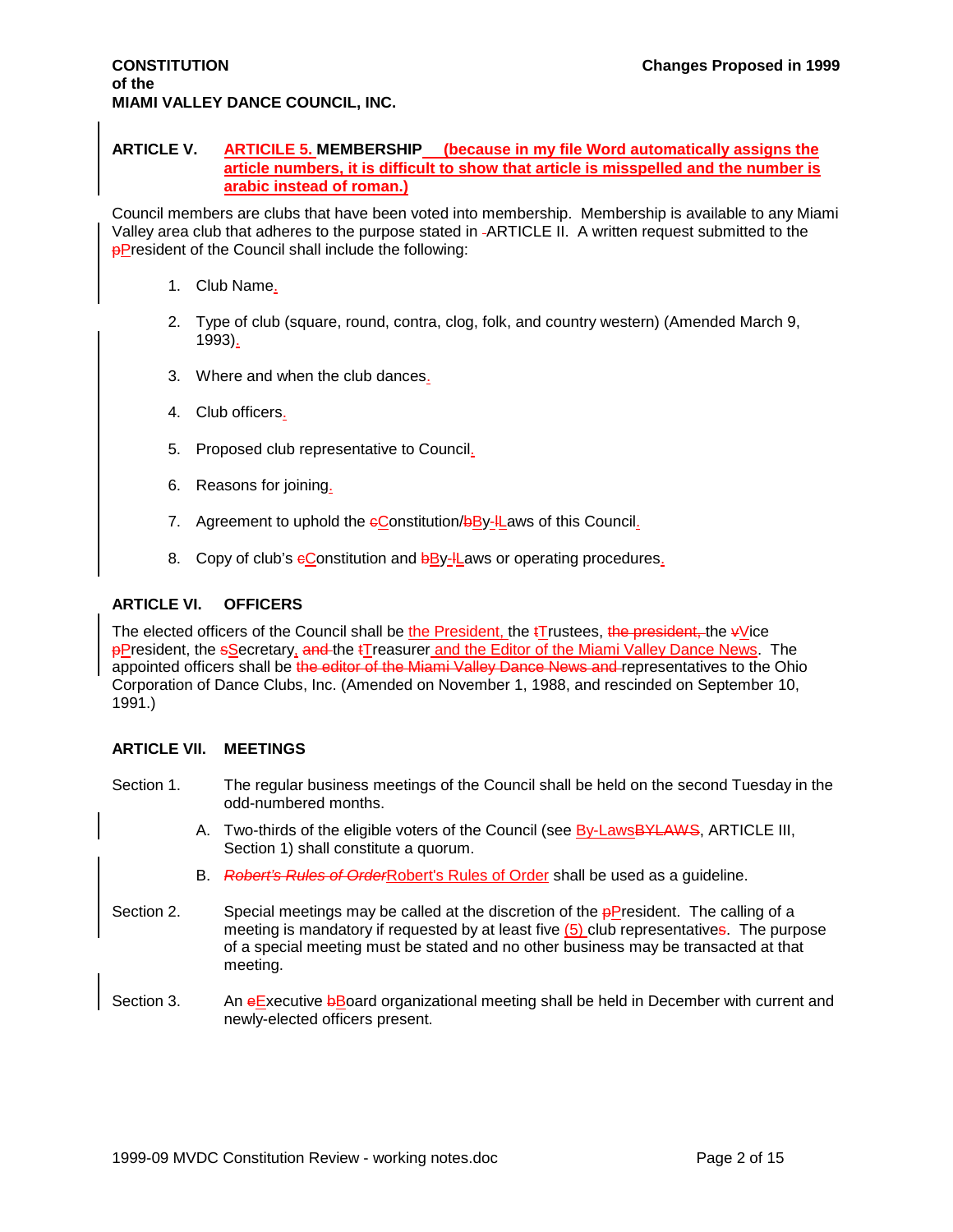### **CONSTITUTION Changes Proposed in 1999 of the MIAMI VALLEY DANCE COUNCIL, INC.**

# **ARTICLE VIII. DISSOLUTION**

In the event the Council is dissolved, any funds in the Council treasury or equipment owned by the Council itself shall become the property of the City of Dayton, Division of Leisure Services. Such funds shall be deposited in the Bureau of Cultural Affairs.

# **ARTICLE IX. AMENDMENTS**

This constitution can be amended at any regular Council meeting by a two-thirds vote of the eligible voters present at the meeting. Amendments must be submitted in writing and read to all club representatives at least one meeting prior to voting. This constitution shall be reviewed at a minimum of every five years or as needed.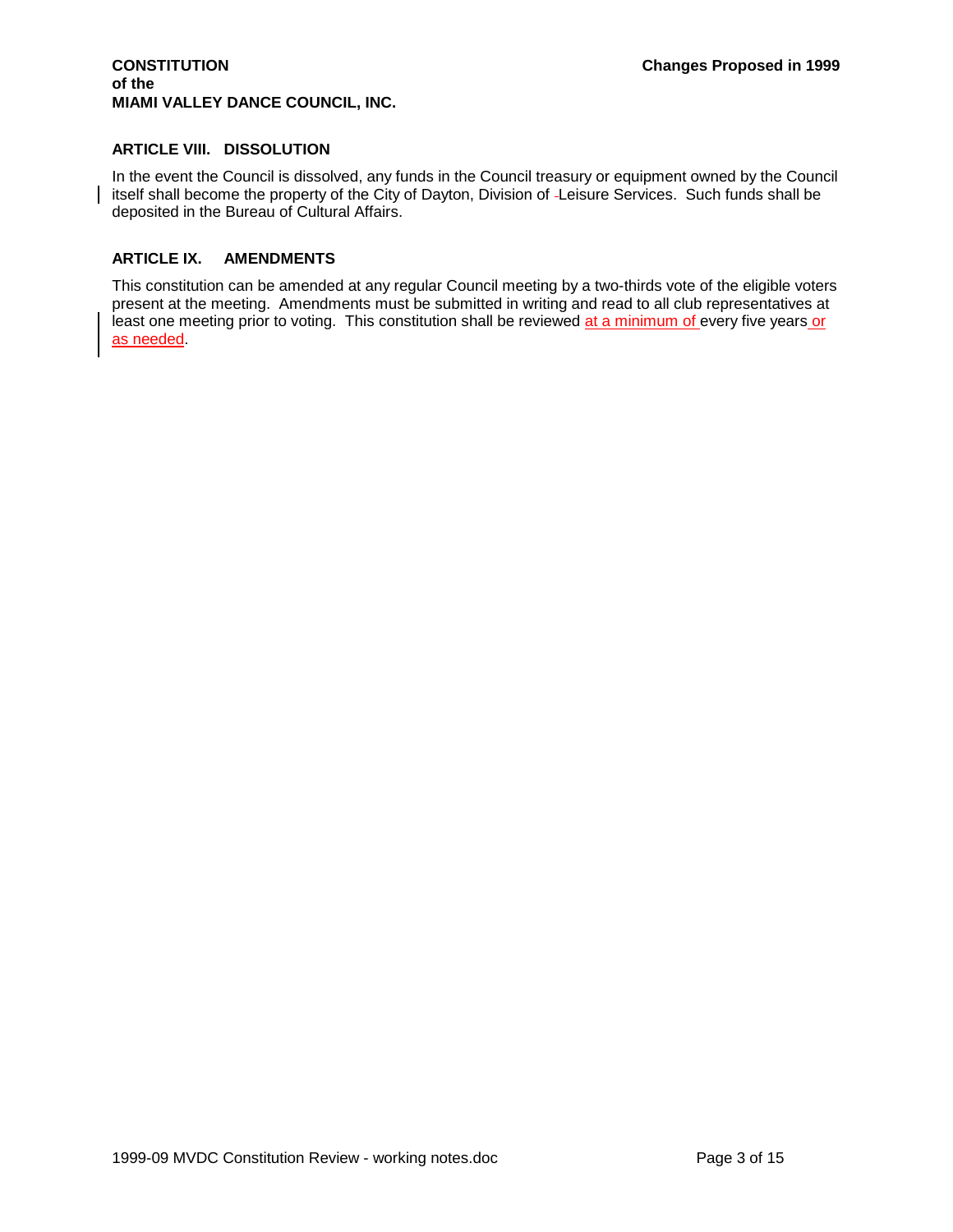### **ARTICLE I. DUTIES OF THE OFFICERS**

#### Section 1. Trustees (45 elected)

- A. Two to be appointed along with the Vice-President to the responsibility of general maintenance, minor repairs and decorating of the MSP not covered by the City of Dayton.
	- 1. Will hold at least four (4) planning meetings per year (one each quarter).
	- 2. Will prepare an annual proposed budget to be submitted to the Budget Committee for inclusion in the MVDC Annual Budget Report.
	- 3. Will submit a long term five (5) year budget with yearly review by the Budget Committee for capital improvements.
- A.B. Oversee operation of the Council.
- B.C. Provide future planning recommendations to the Council.
- D. At least two appointed to serve on convention committees and two on the Budget committee.
- E. Trustees shall serve as liasions for the MVDClubs and be responsible for other major concerns or issues.

#### Section 2. President

- A. Presides at Council meetings.
- B. Manages business of the Council.
- C. Serves as the liasion for the Miami Valley Dance Council to the Division of Leisure Services.
- C.D. \_\_\_\_\_Appoints
	- 1. Officers. (See CONSTITUTION, ARTICLE VI, and BY-LAWS, ARTCILE II, SECTION 5D.)
	- 2. Standing committees, (See BYLAWS, ARTICLE VI, SECTION 3-).
	- 3. Ad hoc committees. (See BYLAWS, ARTICLE VI, SECTION 4.).
- **D.E.** Serves as chairman of the eExecutive eCommittee.
- $E.F.$  Becomes and ex-officio member of all committees, except the  $n$ Nominating  $e$ Committee.
- F.G. Maintains official files.
- H. Will be responsible for coordinating and the printing of the annual dance schedule printout.

#### Section 3. Vice President

- A. Will be responsible for the scheduling of the Michael Solomon Pavilion and for collecting rental fees set per the Scheduling Guidelines and will distribute copies of MSP guidelines in January of each year.
	- 1. After the end of June 1999 wil assure all  $2^{nd}$  Sunday night as well as any  $5<sup>th</sup>$  Saturday or Sunday not already scheduled at the MSP, are open for one-time dances to any club in the MVDC.
	- 2. Checks for rental fees are to be made payable to the Miami Valley Dance Council.
	- 3. Vice-President and two appointed MVDC Trustees (2) will be responsible for the maintenance, minor repairs and decorating the Michael Solomon Pavilion.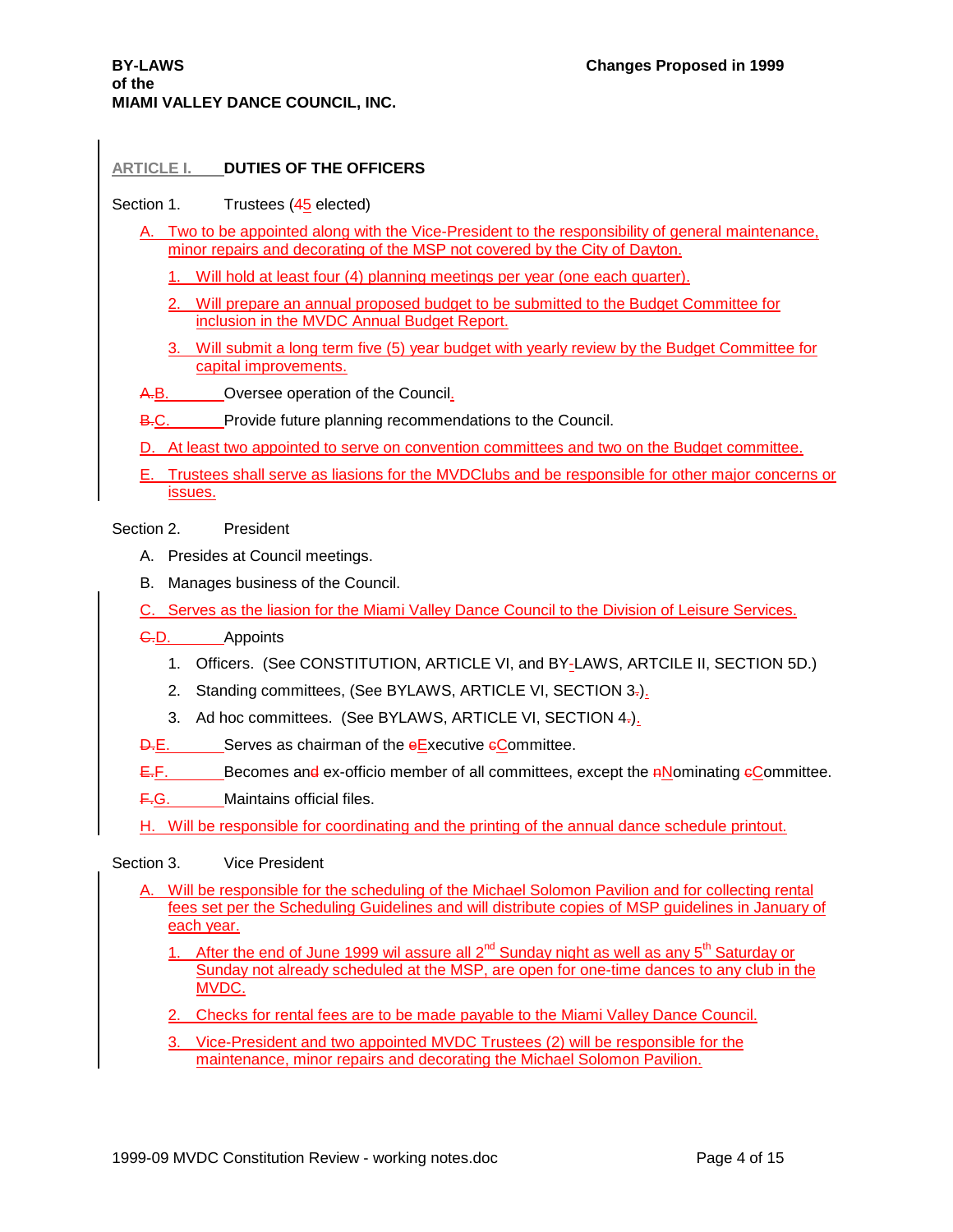- A.B. Assisted by an appointed Trustee will Amanages operation of any MVDC lesson classes andor workshops sponsored by the Council,- which will include collecting information to coordinate any MVDC annual lesson classes flyer to be distributed at demos.
- $B-C.$  Assumes the duties of the **pPresident** in his/her absence.

# Section 4. Secretary

- A. Records minutes and attendance of all business proceedings; keeps a list of all committee members and a copy of the eConstitution and By-Laws and Standing Policies.
- B. Processes business correspondence for the Council as required.
- C. Provides the City of Dayton, Division of Leisure Services, a copy of the minutes of each Council meeting within one weektwo weeks of the meeting.
- D. Will assure that all policies voted for and passed by the MVDC club reps and executive board at any Council meeting are added to the Constitution and By-Laws or to the Standing Policies.

### Section 5. Treasurer

- A. Receives monies, pays bills, and maintains auditable financial records for all MVDC activities to include Michael Solomon Pavilion building rental fees.
- B. Treasurer shall maintain long term capital improvement funds in appropriate accounts, ie: mutual funds accounts, CD or money market, as designated by the MVDC.
- B.C. Provides financial reports to Council meetings which includes variances to the annual budget.
- G.D. Furnishes yearly report.
- D.E. Submits records for a **yearlyannual** audit.

Section 6. Editor of Miami Valley Dance News

- A. Submits an advance copy of Miami Valley Dance News to the President of the MVDC two weeks before final publishing and distribution to the clubs.
- B. Publish the deadline for the next each issue of the Miami Valley Dance news in the preceding issue.
	- 1. Publish where to send articles in every issue with the editor's name and address).
	- 2. Include the name and address of person to contact and where to send completed badge forms.
	- 3. Include reminder in each issue for the submission of information about dances, change of locations to the Hotline.
	- 4. Include reminders in preceding issue for: special dances coming up, to your club trustee as well as to the President of the MVDC and to the Hotline. Also insurance forms submission, Honor Couple forms, reminders of MSP guidelines, etc.
- C. Include in each issue as courtesy information, with a name and phone number, registration forms for other conventions, festivals, etc. (Michigan, Indiana, Mid-America).
- A.D. Edits, prepares for publication, and distributes the Miami Valley Dance News six (6) times a year at Council meetings and/or by mailing.
- E. Will publish the banner raid rules adopted by the MVDC clubs in the January issue of the Miami Valley Dance News.

Section 7. State Representatives (2)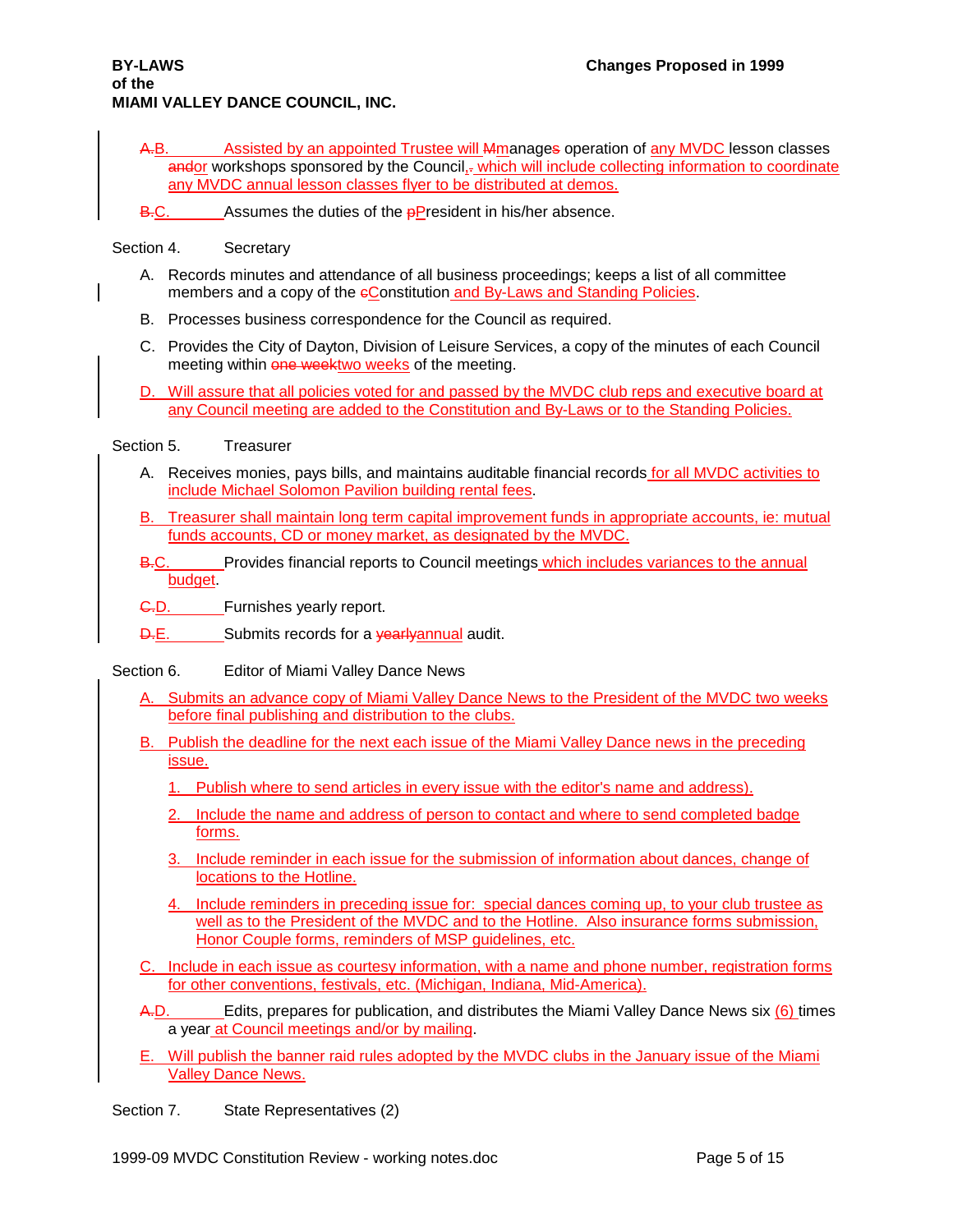- A. Represents Council at meetings of the Ohio Corporation of Dance Clubs, *linc*.
- B. Act in an advisory capacity for the Council.

### **ARTICLE II. ELECTION OF OFFICERS**

Section 1. The Nominating Committee shall present a slate of candidates at the September meeting.

- A. Candidates for elected offices shall not be limited to representatives to the Council. Members of any Council club, excluding callers and leaders, are eligible for nomination. Candidates must be members of at least one Council club.
- B. Each name presented must be accompanied by a letter from the candidate stating he/she understands and will accept the duties and responsibilities of said office if elected.
- C. Council members may nominate additional candidates at the September and November meetings Council meeting and until October 1 each year provided they have a letter from the nominee attesting to the above. Voting will be at the November Council meeting. There will be no write-in candidates. All candidates must be listed on the ballot for the November Council meeting vote.
- Section 2. Election of officers shall be by majority vote of eligible voters in attendance at the November meeting. (See BY-LAWS, ARTICLE III, Section 1.)
- Section 3. Voting Procedures
	- A. At the September Council meeting the  $p$ President shall appoint three (3) Council members to count ballots.
	- B. The ballots will be preprinted and numbered with a provision to tear off the number.
	- C. Each club representative will register with the ballot counters to receive a numbered-ballot.
	- D. The eligible voter will drop the ballot into the ballot box.
	- E. Ballot counters will present election results to the Council **pPresident who will announce the** winners.
	- F. President presents a candidate for a newly vacated office at the next MVDC meeting.

Section 4. New officers shall be sworn in and assume the elected take office January 1.

Section 5. Terms of Office

- A. Anall elected officers, except the  $t$ Trustees and  $t$ Treasurer, shall serve a one-year term and may be re-elected for one additional term into that office. The rRepresentative of the City of Dayton, Division of Leisure Services, is a permanent **tTrustee**.
	- 1. The  $t\overline{I}$  rustees shall be elected for a two-year term and may be re-elected for one additional term.
	- 2. The President, Vice-President, Secretary,  $\mathbf{t}$ Treasurer and Editor shall be elected for a oneyear terms and may be re-elected for an unspecified number of terms a second of term.
- B. A Council member may be elected to an office previously held after a twoone-year interim.
- C. An elected officer may be elected to any other office but may not serve two offices at one time.
- D. An appointed officer, excluding callers and leaders, must also be a member of at least one Council club. The appointee shall be ratified by the Council and serve a one-year term except **sState eCorporation FRepresentatives who serve two-year terms. All appointed officers may be** reappointed by the  $\frac{p}{p}$  resident. and  $\frac{p}{p}$  the number of terms is not limited.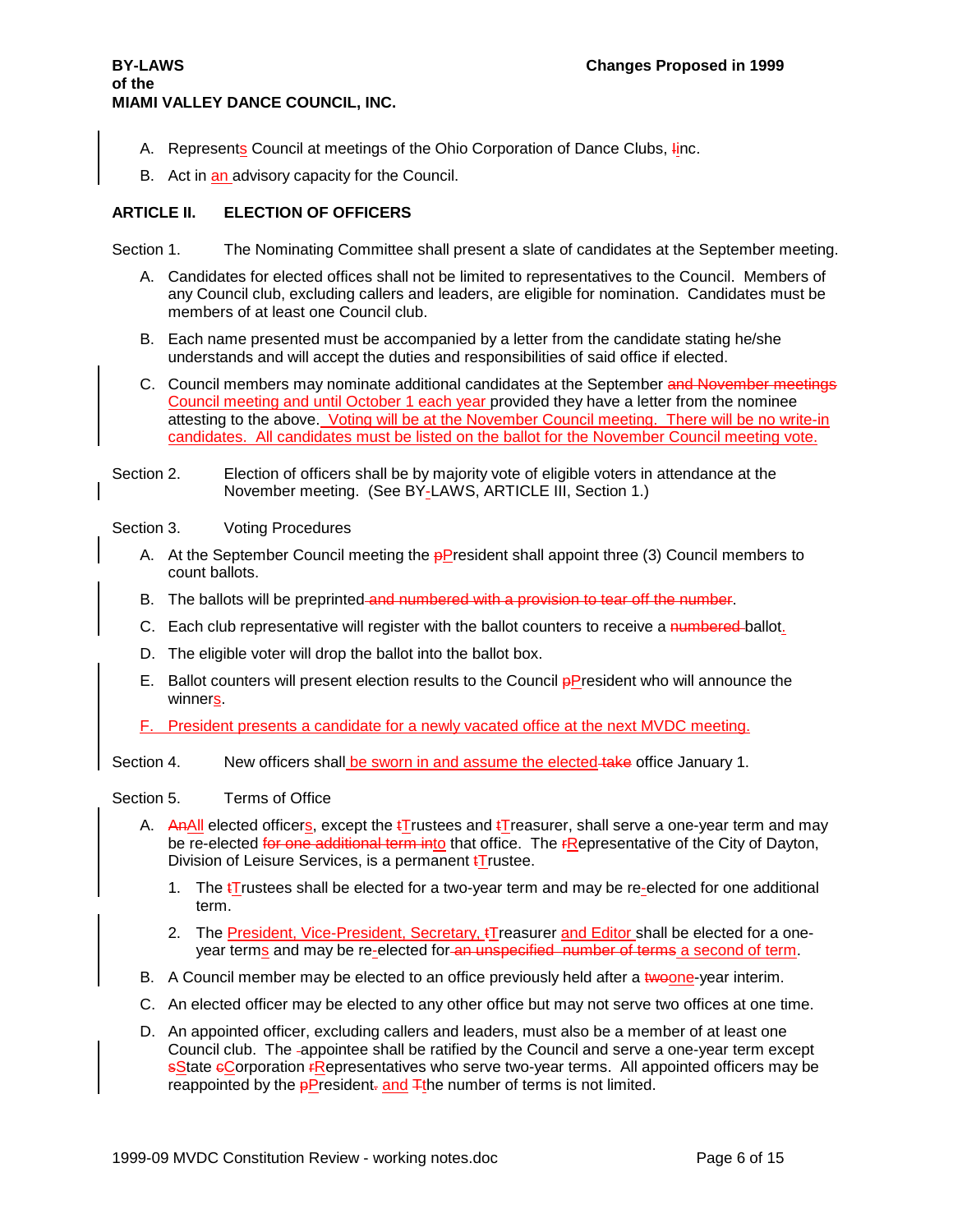E. The immediate past  $\frac{p}{p}$  President shall serve as a member of the Council and the  $\frac{p}{p}$  Executive **bBoard for one year.** 

#### **ARTICLE III. MEMBERSHIP**

- Section 1. Members of the eExecutive board (see BY-LAWS, ARTICLE VI, SECTION 1)<sub>7</sub> and one representative from each club shall have one vote at Council meetings. Each representative shall represent one club only. No individual shall have more than one vote.
- Section 2. Any dancer may attend Council meetings and take part in discussions but may not introduce a motion or vote on Council business.
- Section 3. Club representation to at least four  $(4)$  of the six  $(6)$  bi-monthly meetings is required to retain membership. If club is dropped for not attending meetings that club will have to reapply to join the MVDC.
- Section 4. Membership in the Council is automatically withdrawn when a club is dissolved.
- Section 5. Membership of a club may be rescinded by a majority vote of the Council if it is determined by an  $\frac{a}{c}$ d hHoc  $\frac{c}{c}$ Committee of three (3) that such club does not operate within the  $\epsilon$ Constitution and  $b$ By- $\frac{1}{2}$  aws of this Council.

#### **ARTICLE IV. MEMBERSHIP GUIDELINES**

- Section 1. The Miami Valley Dance Council, Inc. shall
	- A. Provide services to member clubs including but not limited to;
		- 1. Annually provide copy of the Constitution and By-Laws and Standing Policies, MSP guideline and banner raid rules as well as up-to-date maps for all MVDC clubs.
		- 4.2. Council-wide news and publicity.
		- 2.3. Member clubs' semi-annual dance schedules.
		- 3.4. Lesson classes and workshops sponsored by the Council.
		- 4.5. Sewing clinics sponsored by the Council.
		- 5.6. Leadership-operation clinics sponsored by the Council.
		- 6.7. Participation in benefits and state conventions.
		- 8. The Council will print and distribute free coupon books to mainstream or plus lesson class graduates. The coupon books will contain coupons for free admissions to clubs that are interested in participating.
		- 9. Any Council club which has been dancing for 25 years or more will be recognized with a silver star. To receive this honor the club must make a written request and provide a brief written history of the club.
		- 10. Honor Raiders
			- a. Council will recognize dancers with 100 raids by adding names to the Pavilion wall plaque.
			- b. Council will host an Honor Event Dance to further recognize Honor Couples and Honor Raiders. This event will be held on the  $4<sup>th</sup>$  Sunday in September each year at the Michael Solomon Pavilion. Guests will include the current year Honor Couple/person(s), past Honor couples/person(s), nominated Honor Couples/person(s), the MVDC Executive Committee, current year Honor Raiders and city officials. Single Honor Raiders may bring one guest at their own expense.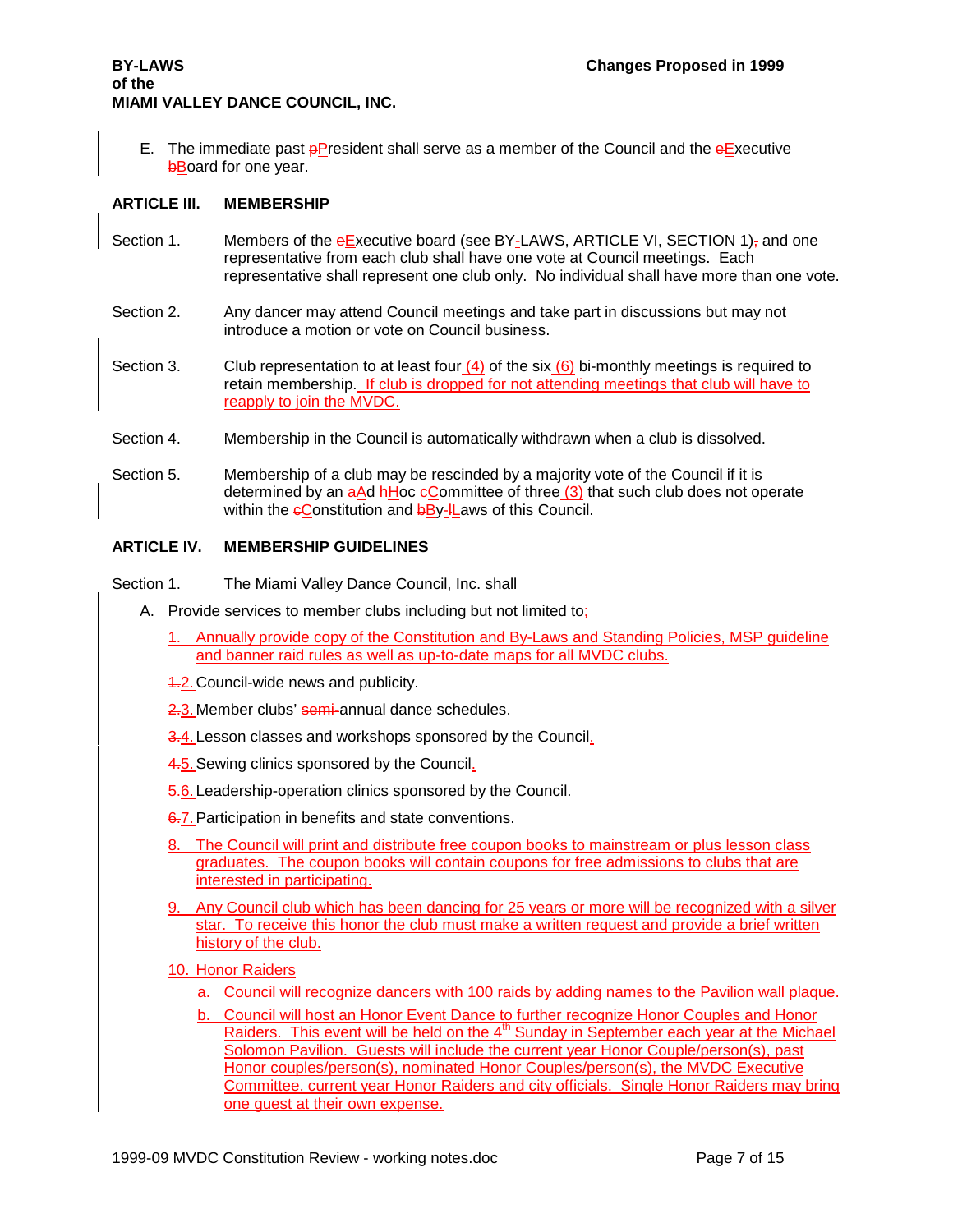- c. Honor couple/persons(s) forms will be due at the January Council meeting.
- d. Honor couple/person(s) forms will be due at the January Council meeting.
- e. Honor couple/person(s) shall receive registration ribbons to the coming State Convention.
- f. Current year Honor Couple/Person(s) from all areas of the state who are wearing their Honor Raider badges shall be admitted free to Council club dances for one year.
- g. Council will maintain the Honor Raider board and pay for the plates that go on this board.
- h. Council will pay for Honor Raider badges.
- 11. Banner Raid rules that have been adopted by the MVDC clubs will be published yearly in the Miami Valley Dance News in January. These rules can be amended by the same procedure as the Constitution and By-Laws and Standing Policies.
	- a. Council will keep up the Honor Raider board and pay for the plates that go on this board.
	- b. Council will pay for all Honor Raider badges except ones that have been lost starting **January 1997.**
	- c. Representatives from the Council clubs will serve on any committee to change banner raid rules.
	- d. Banner raid rules will be published annually in January in the Miami Valley Dance news.
- B. Endorse proper square dance attire, including prairie skirts as an alternative to but not a replacement for traditional dress, at all regularly-scheduled dances. Women who always dance the man's part may wear slacks. Any deviation is at the discretion of the sponsoring club and should be announced beforehand.
- C. Adhere, in accordance with state by-laws, to the policy of no alcoholic beverages before or during dances.
- D. Promote smooth dancing.
- E. Support the city of Dayton recreation programs whenever possible.
- F. Include duties of Council representatives from the clubs.
- G. Major concerns or issues meed to be brought to the attention of the Trustees.

Section 2. Council member clubs shall;

- A. Provide a club representative to at least four  $(4)$  of the six  $(6)$  bi-monthly Council meetings. (See BY-LAWS, ARTICLE III, Section 3.) to maintain membership in the MVDC.
- B. Provide the Council at the March Council meeting with an updated copy of the club eConstitution and bBy-ILaws or operating procedures and current roster and at the September Council meeting submit the club's January-December annual dance schedule for the coming year. Schedules will be distributed at the November Council meeting.
- C. Provide club's dance schedule, with updates as appropriate, to the Hotline Representative.
- D. Council clubs will not dance Friday or Saturday nights of State Convention weekend.
- G.E. Support and attend activities sponsored by the Council.
- **D.F.** Visit Council member clubs if possible.
- E.G. Promote square, round, contra, clog, folk, and country western dancing without competition for awards in any area of dancing ability.

F.Submit semi-annual dance schedules (January-June and July-December) to the schedule-printing committee at the March and September Council meetings.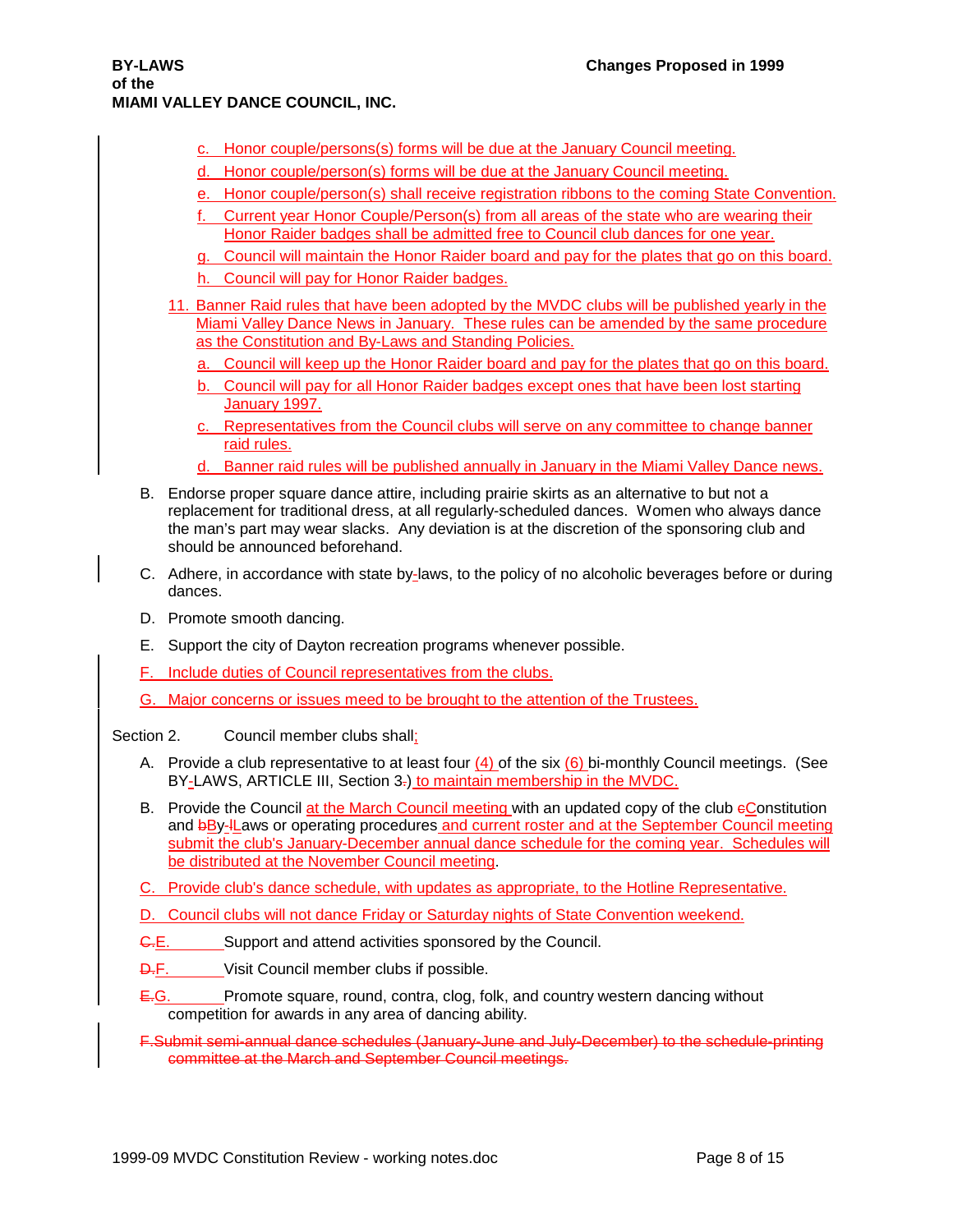- G.H. In the event of dissolution of clubs not using facilities owned by the city of Dayton, disburse remaining funds as agreed by club members or donate to the Miami Valley Dance Council, Inc. if desired.
- In the event of dissolution of a domicile club using the MSP (facility owned by the City of Dayton), the MVDC Executive Board and the representatives from all clubs who belong to the MVDC shall vote by ballot at the Council meeting preceding the vacancy to fill the vacant spot.
- J. Any club expressing a desire to use a MSP vacancy must obtain and complete the appropriate form from the Vice-President.
- H.K. For those clubs using facilities owned by the eCity of Dayton, assist whenever possible in the maintenance and improvement of said facilities.
- $H_{\text{L}}$ . For those clubs using facilities owned by the  $e$ City of Dayton, adhere to all regulations specified in ARTICLE VII, BY-LAWS.

# **ARTICLE V. OPERATIONAL PROCEDURES**

- Section 1. The Council shall operate on the calendar year.
- Section 2. The  $t$ Treasurer, pPresident and  $\sqrt{v}$  vice--pPresident shall be bonded.
- Section 3. All Mmonies shall be received from MSP rental fees, Council-sponsored lesson classes, summer workshops, special activities and Council-hosted Ohio sState eConventions. Monies remaining after payment of operating expenses shall be used for the benefit of Council clubs and dancers.
- Section 4. Monies received shall be deposited in the name of Miami Valley Dance Council, Inc.
- Section 5. Authorized signatures for checks shall be that of the  $t$ Treasurer and either the **pPresident** or vVice--pPresident.
- Section 6. Minor expenditures of \$100 or less shall be approved by Council officers. Major expenditures shall be authorized by the Council. All expenditures shall be paid upon presentation of voucher/receipt to the  $t\overline{I}$  reasurer.
- Section 7. Persons authorized to attend State Corporation meetings on behalf of the Council may be reimbursed for mileage and one meal at the government-accepted per diem rate. Reimbursement shall not exceed actual expenses.
- Section 8. Council will provide and share the premium for a two million dollar liability insurance policy for all Council clubs. Insurance forms will be due at the January Council meeting and payment will be due no later that the March meeting for a club to be included in the current year's insurance policy
- Section 9. Council will set up and maintain an Education Fund to pay dues to other organizations. The Council will provide a maximum of \$300 per year in \$10 increments, which will provided to a dancer/dancers attending Mini-Legacy.

# **ARTICLE VI. COMMITTEES**

Section 1. Executive Board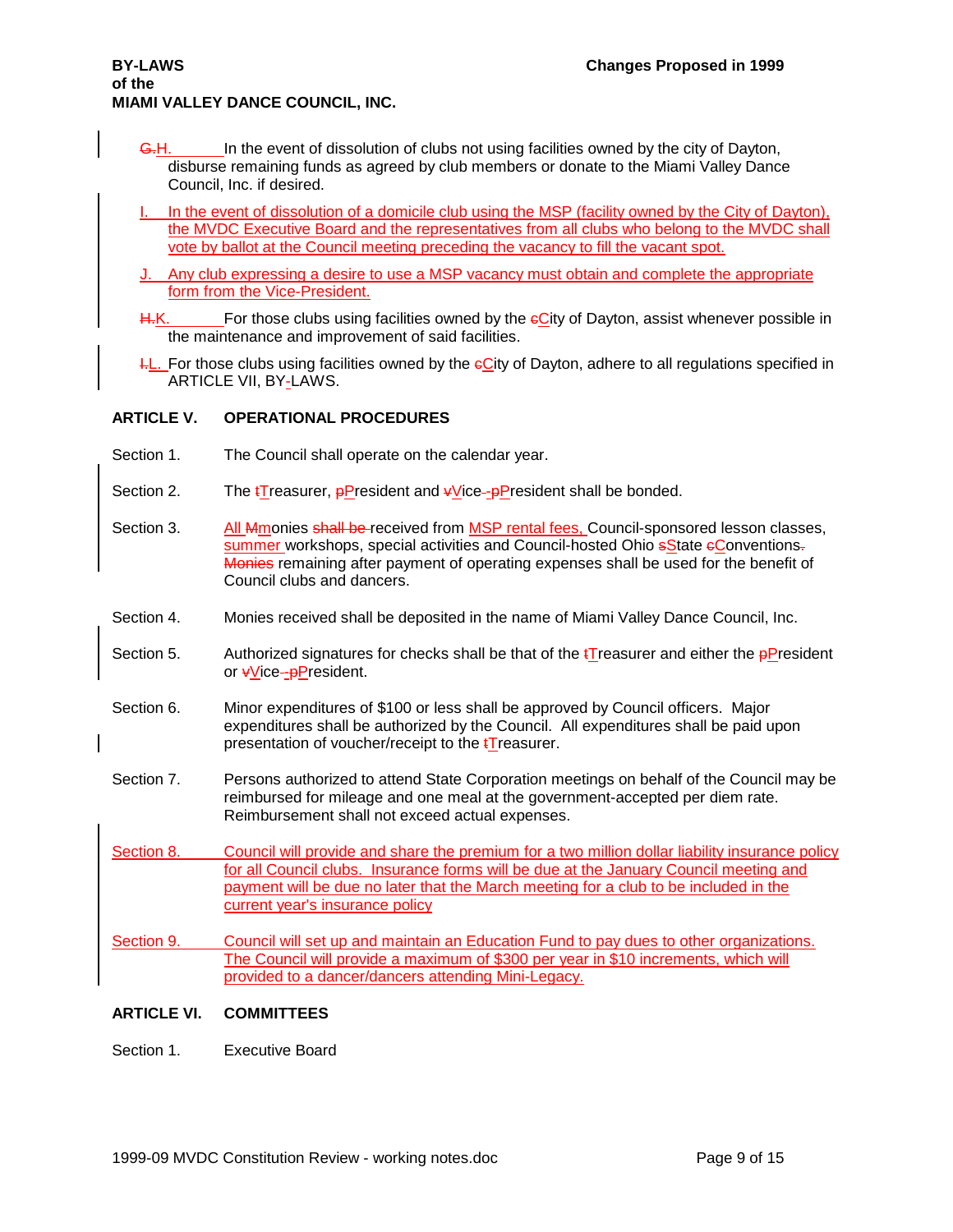This committee serves a one-year term and consists of elected and appointed Council officers. (See CONSTITUTION, ARTICLE VI), immediate past **pPresident**, and the representative from the Division of Leisure Services of the eCity of Dayton.

- A. Functions for emergency action only between regular Council meetings.
- B. Has powers of the Council, except to reverse any action of the Council.
- C. Provides minutes of special meetings at the next regular Council meeting.

Section 2. Executive Committee

- A. This The committee consists of the Executive Board plus the chairpersons of all committees.
- A.B. Assists in the management of and makes recommendations to the Council.

Section 3. Standing Committees

These committees serve a one-year term. Chairpersons need not be Council representatives but must be ratified by the Council.

- A. Community Relations Committee
	- 1. Develops and implements a public relations program.
- B. Publicity Committee
	- 1. Processes publicity for Council-wide activities.
	- 2. Plans demonstrations and publicizes.
- C. Membership Committee
	- 1. Investigates the legitimacy of club applications for membership.
	- 2. Presents recommendations to Council.
- D. Schedule-Printing CommitteePresident handles Schedule Printing
	- 1. Receives dance schedules for semi-annual printing (See BY-LAWS, ARTICLE IV, Section 2F) at the September Council meeting.
	- 2. Prepares, submits, and proofs material for printing.
	- 3. Distributes yearly printed schedules at November Council meeting.
- E. Club Leadership-Operation Committee
	- 1. Coordinates Council-sponsored club leadership-operation clinic(s).
	- 2. Processes Council badge orders.
- F. Sewing Committee
	- 1. Coordinates sewing clinic(s).
- G. Special Events Committee
	- 1. Selects chairmen for and oversees events sponsored by the Council.
- H. Historical Committee
	- 1. Maintains a pictorial and narrative chronological history of the Council.
	- 2. Displays this up-to-date book at all state and national conventions.
	- 3. Maintains and keeps Council quilt in readiness for all conventions.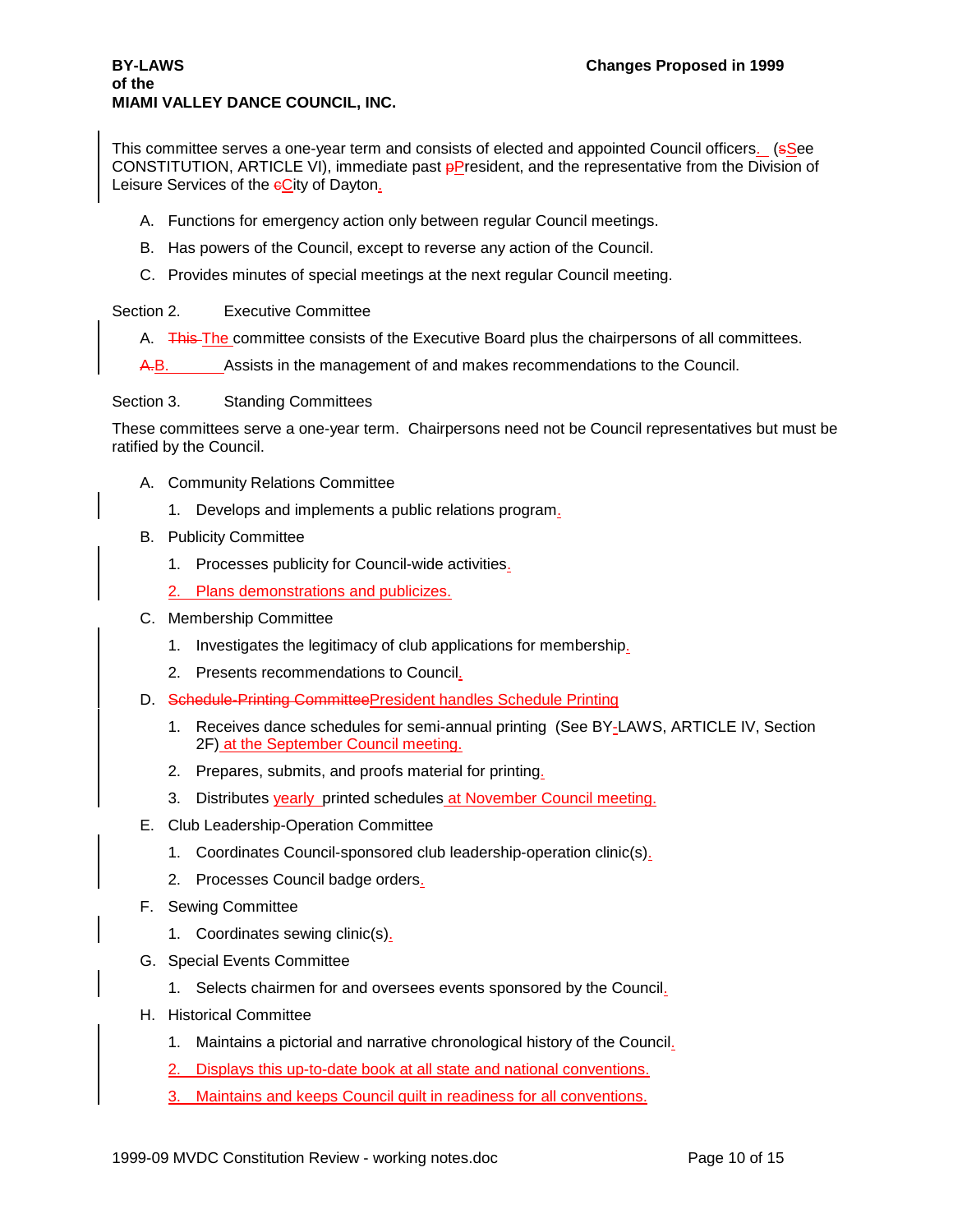- I. Michael Solomon Support Committee Disband this committee and made part of the duties of the trustees and vice-president and will be chaired by a Trustee. This committee shall be responsible for general maintenance of the facility, decorating and minor repairs not covered by the City of Dayton.
	- 1. This committee as it stands now will be disbanded and made part of the duties of two Trustees and the Vice-President. Chaired by a Trustee and shall be responsible for general maintenance of the facility, decorating and minor repairs not covered by the City of Dayton. Consists of a representative from each club organization regularly dancing in Michael Solomon Pavilion. The chairperson is selected by that group and is the contact person between the clubs, Council and Division of Leisure Services in matters of decorating and maintenance

2.Maintains a Michael Solomon support fund separate from Council monies but subject to audit by the Council and the City of Dayton

3.Holds at least four (4) meetings of the full committee per year (one each quarter)

- 4.Submits a financial report to the Council Executive Board immediately after each quarterly meeting and presents a financial report at the next regularly scheduled Council meeting
- **Budget Committee** 
	- 1. Consists of the President, five (5) Trustees and Treasurer with the President as the Chairman.
	- 2. This committee shall be responsible to derive an annual Council detailed budget which includes all committees under the Miami Valley Dance Council.
	- 3. Submits an annual financial budget to the Council Executive Board and presents this report at the November Council meeting for the upcoming year.
	- 4. Final budget shall be approved by the Miami Valley Dance Council Executive Board and club representatives.

Section 4. Ad Hoc Committees

These committees do not serve a set term but are for a specific purpose only.

- A. Nominating Committee
	- 1. Consists of three Council members who are not current Council officers.
	- 2. Presents slate of officers at the September Council meeting.
- B. Ohio State Convention Committee

The chairperson shall be appointed following the last Dayton-hosted convention. All other members of this committee shall be appointed by the chairperson.

- 1. Plans, organizes and coordinates the Ohio State Square and Round Dance eConvention for the year it is held in Dayton.
- 2. Council will pay the booking fee to reserve the convention center for Dayton Conventions.
- 3. Council will provide paid registrations to the State convention for the MVDC Honor Couple.
- 4. Council will pay for the Council President to attend the State Corporation luncheon at the State Convention.
- 5. Council will provide a Hospitality Room one year prior to Dayton's Convention.
- 6. Council will develop and promote a special badge and publicity dress for the State Convention in Dayton.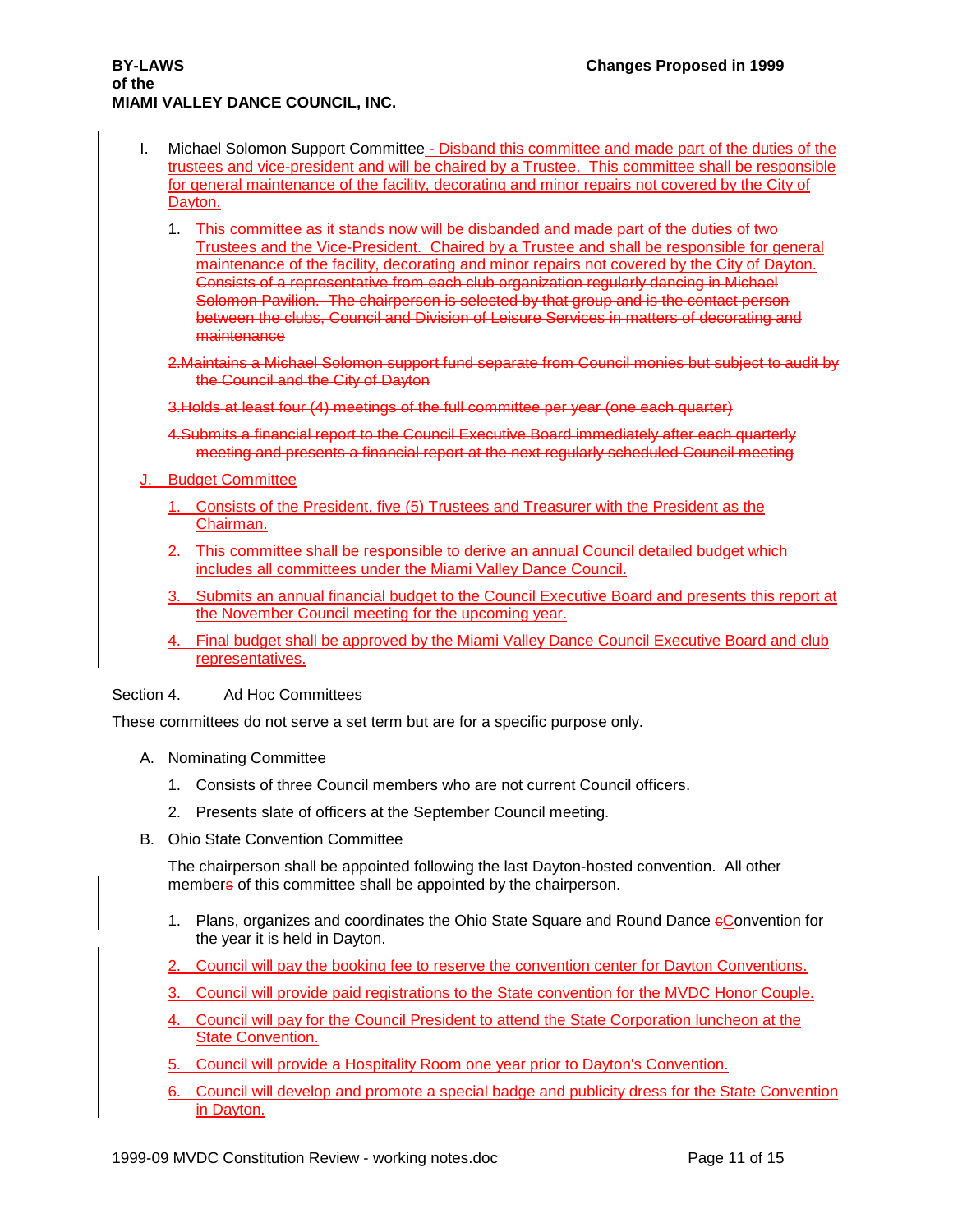- 7. Council may advertise a Dayton Convention no sooner than the Friday night of the preceding Convention.
- 8. The council quilt will be displayed at all Conventions and other events.
- 2.9. Serves until the completion of the convention for which it was originally assembled.
- 10. Council will have a publicity banner.
- C. Audit Committee
	- 1. Annually audits the financial records of the Council and member clubs subject to the provisions of ARTICLE VII, BY-LAWS.
	- 2. Presents audit reports to the Council  $\frac{p}{p}$  resident at the March meeting
- D. Constitution Committee
	- 1. Proposes revisions and/or amendments to the eConstitution and bBy-IL aws and the Standing Policies at least every five (5) years or as needed.
- E. Other Committees
	- 1. Formed by the **pPresident for purposes not specifically stated in this document.**

# **ARTICLE VII. CITY OF DAYTON GUIDELINES**

These guidelines apply only to clubs provided a place to dance by the City of Dayton.

Section 1. All such organizations must operate within the framework of the general laws, ordinances, rules and regulations of the City of Dayton. Section 2. All such organizations must be so conducted that any Dayton citizen shall have equal opportunity to join and continue as a member. Section 3. A member of the Division of Leisure Services shall at all times be an ex-officio member of the Executive Committee, Goveerning Board or Council of the organization. The representative of the Division of Leisure Services shall be notified of all business meetings of the organization as a whole or of the governing authority so this representative can be in attendance. Section 4. The financial accounts of these organizations shall be audited annually, and a stattement of such audit plus yearly attendance data shall be submitted to the Division of Leisure Services. All expenditures shall be for the benefit of the organization or club in general. Section 5. If for any reason any of these organizations is disbanded, any funds in the treasury or equipment owned by the organization\_shall become the property of the Division of Leisure Services with such funds to be deposited in the Recreation Trust Fund, the equipment to

# **ARTICLE VIII. AMENDMENTS**

These bylaws can be amended at any regular Council meeting by a majority vote of the eligible voters present at the meeting. Amendments must be submitted in writing and read to the club representatives at least one meeting prior to voting. These bylaws shall be reviewed every five years.

This amended Constitution and By-Laws and Standing Policies will go into effect on the last day of November 1999.

be used by the Division.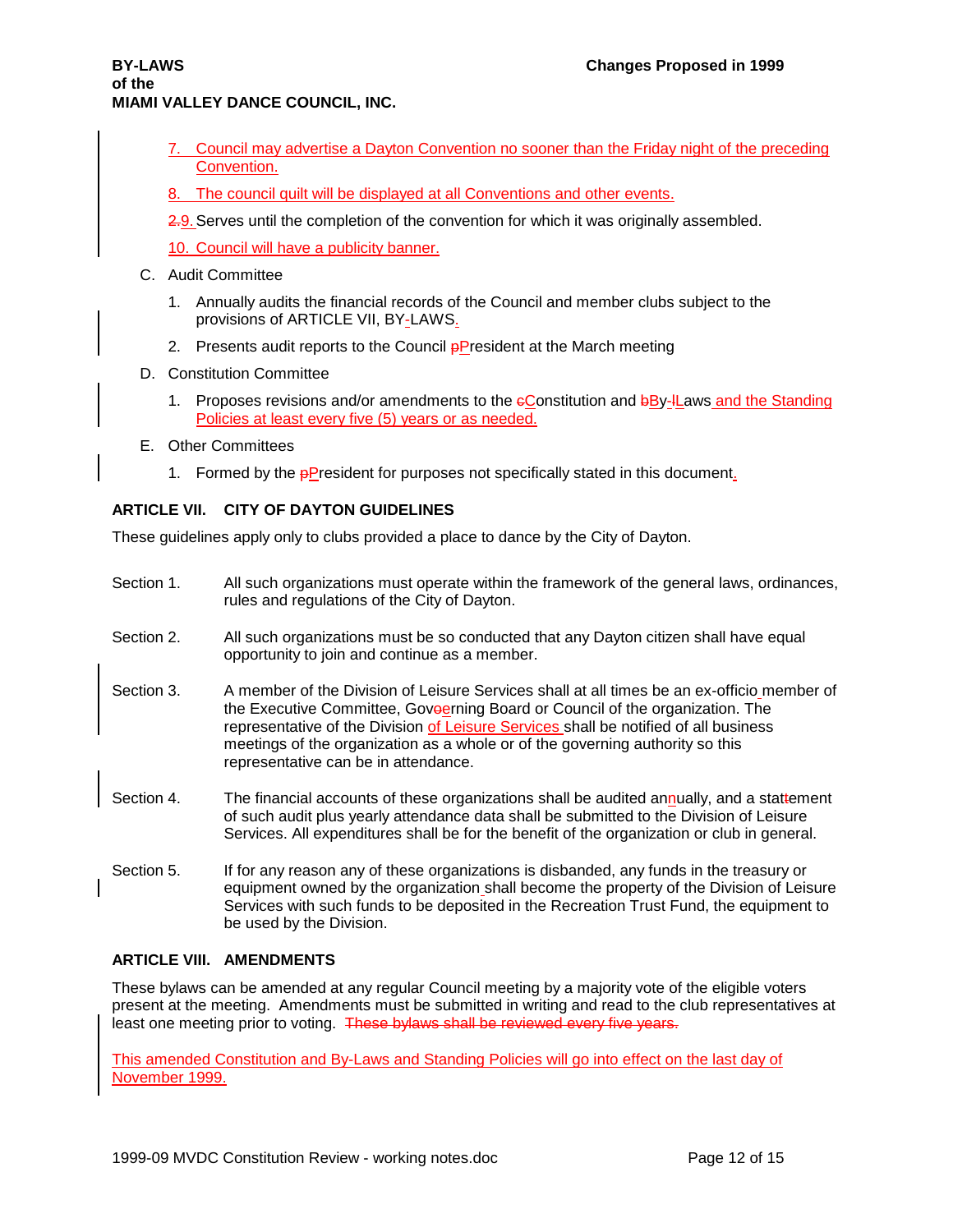- 1. Any Council club which has been dancing for 25 years or more will be recognized with a plaque. For each 5 years beyond 25, the club will be recognized with a silver star. To receive this honor the club must make a written request and provide a brief written history of the club.
- 2. The Council will print and distribute free coupon books to mainstream or plus lesson class graduates. The coupon books will contain coupons for free admissions to clubs that are interested in participating.
- 3. Council will recognize dancers with 100 raids by adding names to the Pavilion wall plaque.
- 4. Council will drop the Honor Couples Dinner in place of paying for the Honor Raider badges.
- 5. Honor couples nominee forms will be due at the January council meeting.
- 6. Current year Honor Couples from all areas of the state who are wearing their Honor badges shall be admitted free to Council club dances for one year.
- 7. Representatives of Council clubs will write or change Banner Raid rules.
- 8. Banner Raid rules will be published yearly in the *Miami Valley Dance News.*.
- 9. Council will adopt and publish a detailed budget.
- 10. Council will provide a two million dollar liability insurance policy for Council clubs.
- 11. Insurance forms will be due at the January Council meeting and payment will be due at the March meeting.
- 12. Council will set up and maintain an Education Fund to pay dues to other organizations. A maximum of \$300 will be provided to dancers attending Mini-Legacy.
- 13. Council will provide paid registrations to the state convention for the Honor Couple.
- 14. Council will pay for the Council president to attend the State Corporation luncheon at the state convention.
- 15. Council clubs will suspend dancing on state convention weekend.
- 16. Council will pay the booking fee to reserve the convention center for Dayton conventions.
- 17. Council will provide a hospitality room one year prior to Dayton's convention. Council will develop and promote a special badge and publicity dress for the state convention in Dayton.
- 18. Council may advertise a Dayton convention no sooner than the Friday night of the preceding convention.
- 19. Council will have a publicity banner.
- 20. The Council quilt will be displayed at conventions and other events.
- 21. Council will publish a pamphlet listing Council clubs with names and numbers to contact. This pamphlet will be placed in tourist and business locations.